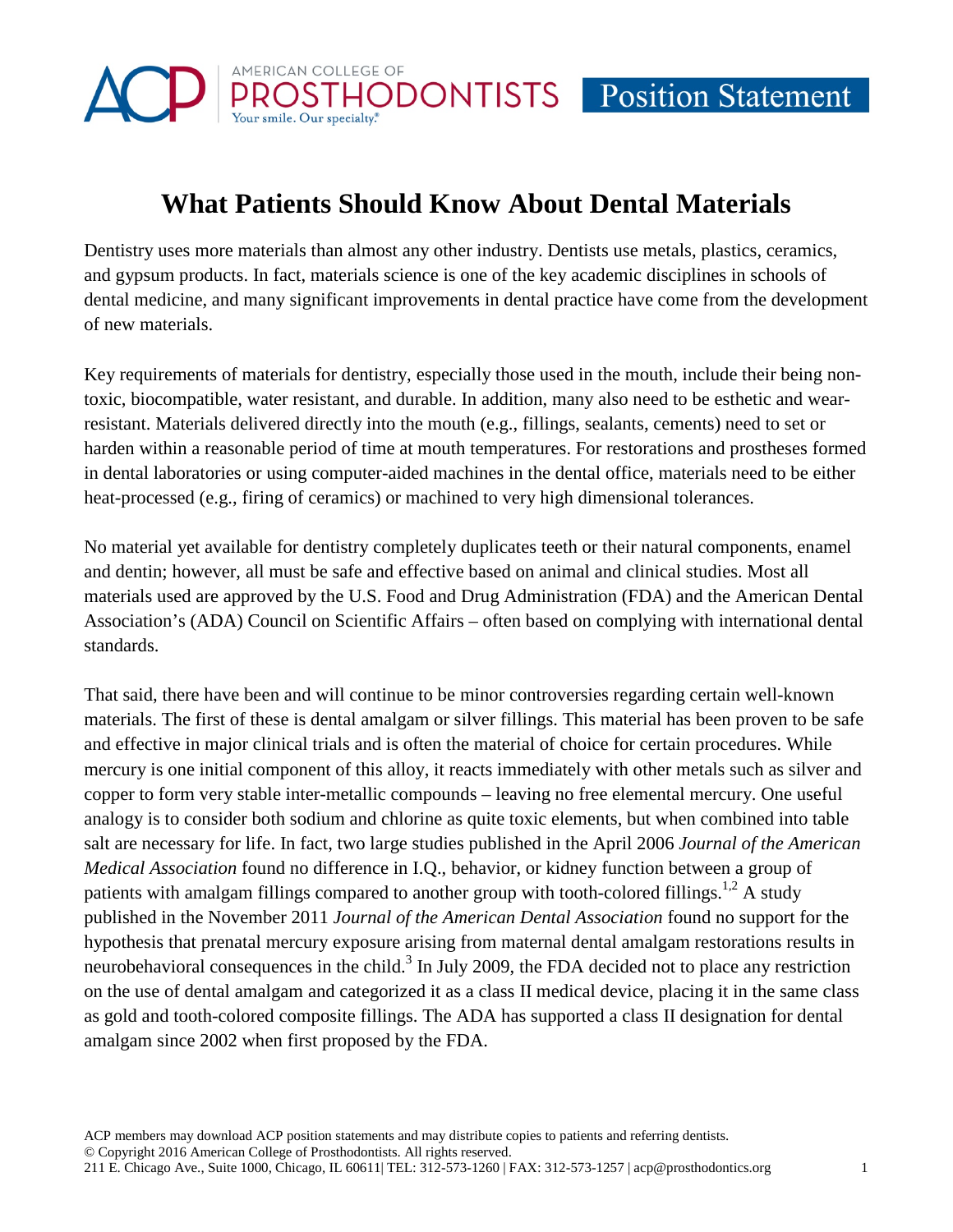

Other organizations concerned about public health, including the Alzheimer's Association,<sup>4</sup> the National Multiple Sclerosis Society,<sup>5</sup> and the American Academy of Pediatrics,<sup>6</sup> have publicly stated that there is no scientific evidence linking dental amalgam with any disease or syndrome.

Limitations placed on the use of amalgam by some northern European countries were due to environmental concerns, not health concerns. It is worth recognizing that these countries are relatively wealthy and can afford the higher per filling cost and replacement rates. In the U.S., the Environmental Protection Agency has calculated that less than one percent (0.4 %) of mercury released to the environment from man-made sources comes from dentistry.<sup>7</sup> Most state dental license regulations require dentists to use ADA Best Practices, including the capture of most waste amalgam. Prosthodontists, other specialists, and general dentists are members of the community; protecting the environment is just as important to them as it is to their neighbors.

Plastic-based, tooth-colored filling materials have also elicited controversy. Under some very limited conditions, certain products such as sealants have been found to release bis-phenol A (BPA). BPA can mimic the human sex hormone estrogen.<sup>8</sup> Such exposure is extremely limited: well below any exposure limits and lasting only minutes. Exposure can be eliminated by dentists removing the thin layer of unset material, which can be done by rubbing with cotton rolls or gauze. With dental caries remaining a significant public health problem, continued sealant use is beneficial and clinically proven as extremely effective.

Surprisingly, dental porcelain has also been in the news due to its containing small amounts of lead (app. 250 parts per million). Porcelain is quite insoluble in the mouth. In fact, under an accelerated solubility test designed by the International Organization for Standardization, a dental crown would not dissolve in 10 years. However if it did, the patient would experience an increase over dietary lead of about 0.00004 percent, based on average dietary levels from an extensive French study.<sup>9,10</sup> This lead is not well absorbed by the body.

# **References**

1. DeRouen TA, Martin MD, Leroux BG, et al: Neurobehavioral effects of dental amalgam in children: A randomized clinical trial. JAMA 2006;295:1784-1791

2. Bellinger DC, Trachtenberg F, Barregard L, et al: Neuropsychological and renal effects of dental amalgam in children: A randomized clinical trial. JAMA 2006;295:1775-1783

3. Watson GE, Lynch M, Myers GJ, et al: Prenatal exposure to dental amalgam: Evidence from the Seychelles Child Development Study main cohort. J Am Dent Assoc 2011;142:1283-1294